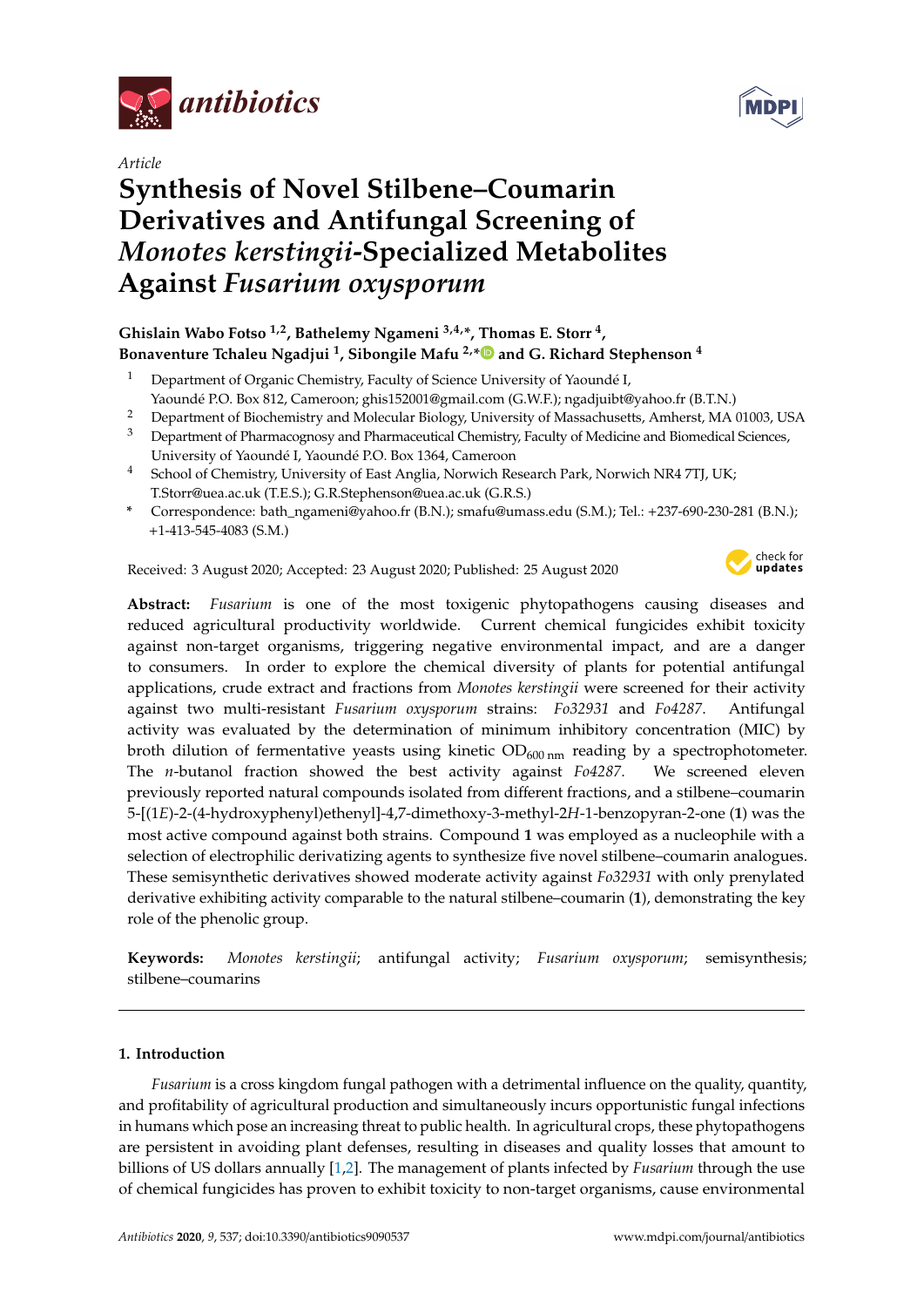damage, and present a danger to consumers. More than 100 species of *Fusarium* have been identified among which ten species complexes are pathogenic to humans causing diseases such as onychomycosis, endophthalmitis, as well as skin and musculoskeletal infections with immunocompromised patients being mostly affected [\[3\]](#page-10-2). Highly invasive fusariosis is commonly related to hepatitis and meningitis and is responsible for over one million new cases of blindness annually [\[4\]](#page-10-3). Additionally, clinically relevant *Fusarium* species are resistant to almost all currently used antifungals including azoles, echinocandins, and polyenes. There is a continuous need to search for new and efficient therapeutic alternatives against this fungal pathogen from natural sources such as medicinal plants and to provide an eco-friendly alternative to the use of pesticides [\[5](#page-10-4)[,6\]](#page-10-5). It is estimated that approximately 25% of the active pharmaceutical agents prescribed in the United States originate from plant sources [\[7\]](#page-10-6). Moreover, natural products often possess more 'drug-like' features compared to molecules from combinatorial chemistry alone in terms of functional groups, polarity, three-dimensionality, and architectural diversity [\[8,](#page-10-7)[9\]](#page-10-8). Therefore, the continued exploration of plants for lead compounds in combination with synthetic chemistry to improve their properties is an important avenue towards identifying compounds with potent antibacterial and antifungal properties. However, to reach the drug criterion, natural active compounds are often modified to produce semisynthetic derivatives to improve both physical and biological properties. Based on this approach, an antifungal drug, anidulafungin, was synthesized from echinocandin B originally isolated from a natural source [\[8](#page-10-7)[,10\]](#page-10-9). The antifungal potential of plant extracts and fractions against *Fusarium oxysporum* has been explored in previous research [\[2,](#page-10-1)[6,](#page-10-5)[11\]](#page-10-10). As part of our ongoing search for novel antimicrobial and antifungal drug candidates from natural sources [\[12](#page-10-11)[–14\]](#page-10-12), we undertook a phytochemical study of the leaf and stem of the African shrub *Monotes kerstingii*, which led to the isolation of several specialized metabolites (Figure [1\)](#page-1-0) [\[15\]](#page-10-13). Herein, we report the antifungal activity of the crude extract, fractions, and natural specialized metabolites from the stem bark of *M. kerstingii* against two *Fusarium oxysporum* strains: *Fo32931*, pathogenic to humans, and *Fo4287*, pathogenic to plants. Chemical modifications were carried out on the most active compound and the antifungal properties of the resultant semisynthetic derivatives were evaluated.

<span id="page-1-0"></span>

Figure 1. Structures of specialized metabolites 1-11 isolated from Monotes kerstingii [\[15\]](#page-10-13).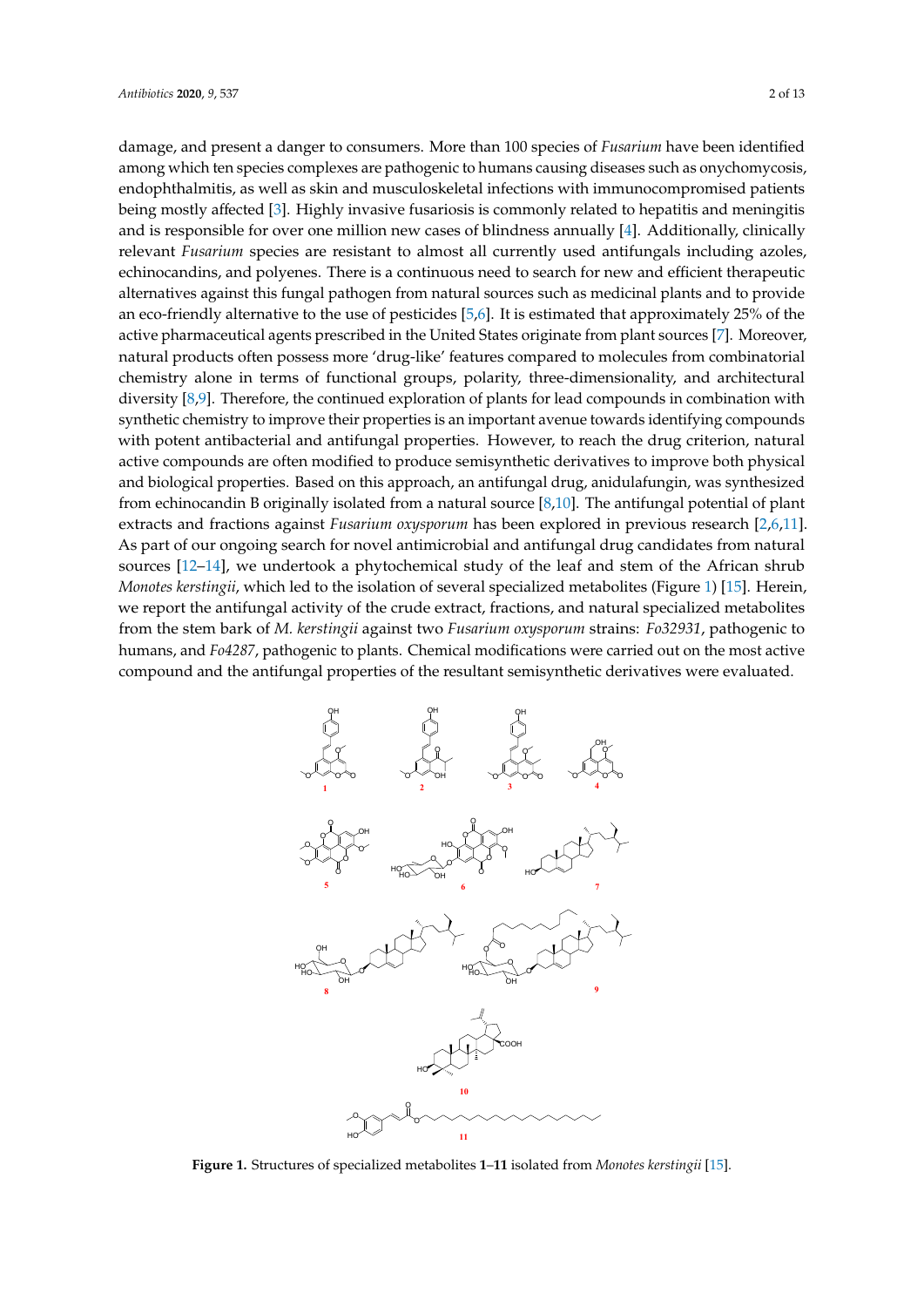## **2. Results and Discussion**

# *2.1. Antifungal Activity of Crude Extract, Fractions, and Specialized metabolites from Monotes kerstingii against Fo32931 and Fo4287*

Crude extract from *M. kerstingii* stem bark (MKS) together with hexane (HEX), ethyl acetate (EA), and *n*-butanol (BUT) fractions (MKSHEX, MKSEA, and MKSBUT) were screened for their antifungal activity against two *F. oxysporum* strains: *Fo32931*, pathogenic to humans, and *Fo4287*, pathogenic to plants (Table [1\)](#page-2-0). Their antifungal activity was evaluated by cell growth curves. Potato dextrose broth (PDB) was used as a negative control and nystatin with an inhibitory concentration of 50  $\mu$ g/mL was used as a positive control (Figure S1). The resultant minimum inhibitory concentration (MIC) was classified as strong (<100 µg/mL), moderate (100–500 µg/mL), weak (500–1000 µg/mL), or inactive  $(>1000 \mu g/mL)$  [\[16\]](#page-10-14). The crude extract, MKS, showed weak activity against both strains. MKSHEX exhibited moderate activity against *Fo4287* with a MIC of 331 µg/mL but was inactive against *Fo32931*. MKSEA was totally inactive against *Fo32931* and moderately active against *Fo4287* (MIC = 171 µg/mL). Strikingly, MKSBUT was strongly active against *Fo4287* with an MIC of 23 µg/mL, which is two times more than nystatin, the positive control (MIC =  $50 \mu g/mL$ ), but moderately active against *Fo32931* (MIC = 448 µg/mL). The presence of active compounds in the *n*-butanol suggests that active fractions/compounds against *Fusarium* spp. are more typically polar than non-polar. This result is in accordance with those recently published by Khan et al. (2018) and Nefzi et al. (2017), and it demonstrates the highest activity of *n*-butanol fraction compared to other less polar fractions [\[17](#page-10-15)[,18\]](#page-11-0).

| <b>Type</b>   | Code           | Fo32931<br>MIC (µg/mL) | Fo4287<br>MIC (µg/mL) |
|---------------|----------------|------------------------|-----------------------|
| Extract       | <b>MKS</b>     | 841                    | 679                   |
|               | <b>MKSHEX</b>  | >1000                  | 331                   |
| Fractions     | <b>MKSEA</b>   | >1000                  | 171                   |
|               | <b>MKSBUT</b>  | 448                    | 23                    |
|               | 1a             | 477                    | >1000                 |
|               | 1 <sub>b</sub> | 281                    | 658                   |
| Hemisynthetic | 1c             | 103                    | >1000                 |
|               | 1d             | 708                    | >1000                 |
|               | 1e             | 341                    | 621                   |
|               | $\mathbf{1}$   | 116                    | 96                    |
|               | $\overline{2}$ | 337                    | 286                   |
|               | 3              | 327                    | 330                   |
|               | $\overline{4}$ | 553                    | 273                   |
|               | 5              | 98                     | 180                   |
| Natural       | 6              | 116                    | 361                   |
|               | 7              | 408                    | 915                   |
|               | $\,$ 8 $\,$    | 174                    | 457                   |
|               | 9              | 473                    | >1000                 |
|               | 10             | >1000                  | >1000                 |
|               | 11             | 523                    | >1000                 |
| Pop           | Nystatin       | 50                     | 50                    |

<span id="page-2-0"></span>**Table 1.** Minimum inhibitory concentration (MIC) of crude extracts, fractions, as well as natural and hemisynthetic pure compounds against *Fo32931* and *Fo4287*.

MKS: *M. kerstingii* stem bark; MKSHEX: *M. kerstingii* hexane fraction; MKSEA: *M. kerstingii* ethyl acetate fraction; MKSBUT: *M. kerstingii n*-butanol fraction. Strong/good activity (MIC: <100 µg/mL); moderate activity (MIC: 100–500 µg/mL); weak activity (MIC: 500–1000 µg/mL); no activity (MIC: >1000 µg/mL) [\[16\]](#page-10-14).

Eleven natural compounds which were isolated from the above-mentioned fractions were screened for their antifungal activity against both *Fo32931* and *Fo4287* including two stilbene–coumarins (**1**, **2**), a stilbene (**3**), a coumarin (**4**), two ellagic acid derivatives (**5**, **6**), three steroids (**7**–**9**), a triterpene (**10**),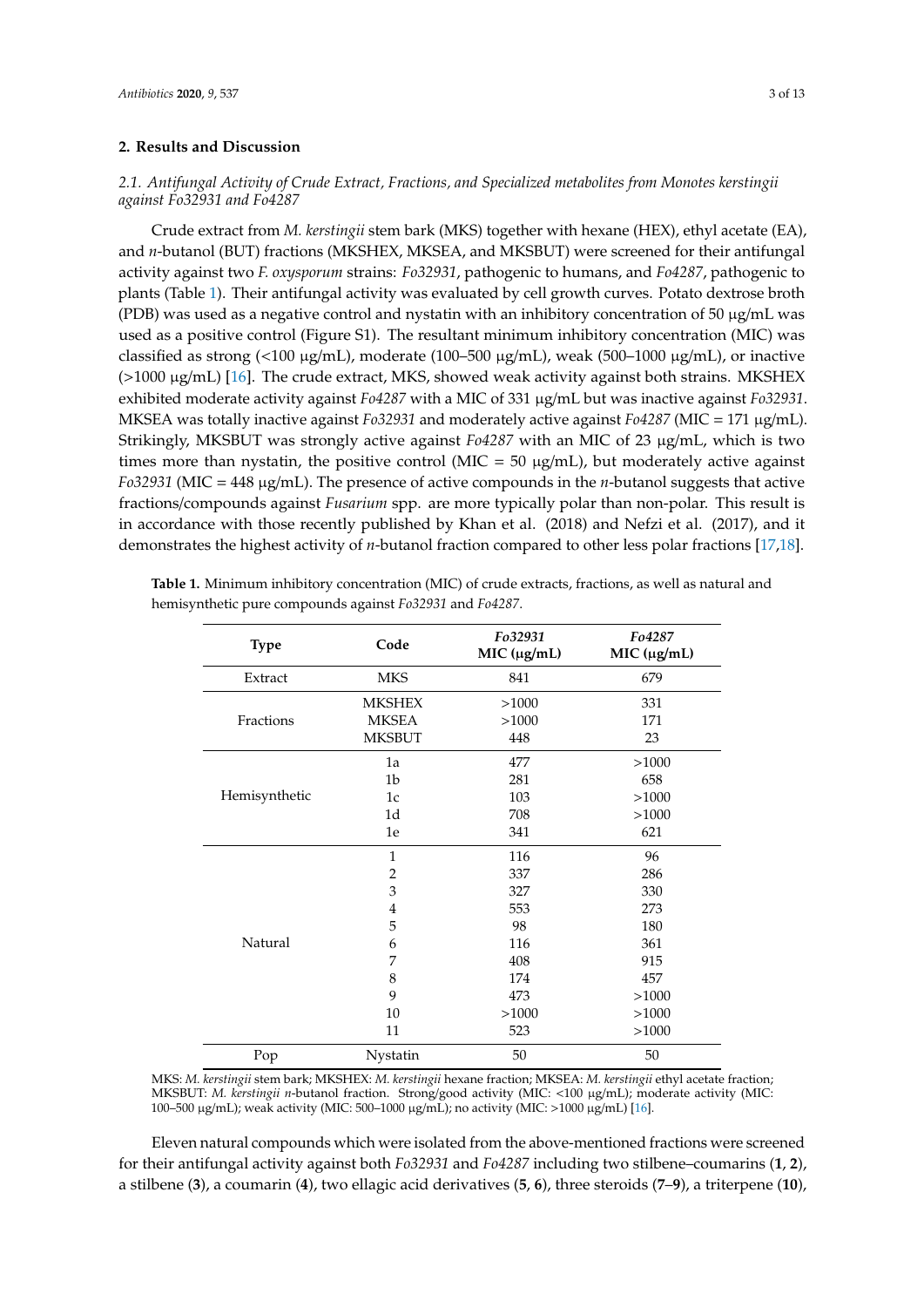and a cinnamate (**11**) (Figure [1\)](#page-1-0). Compounds **2**, **7**, and **9**–**11** were isolated from the *n*-hexane fraction; **1**–**5** and **8** from the ethyl acetate fraction; and **1** and **6** from the *n*-butanol fraction [\[15\]](#page-10-13). In general, the pure compounds were more active against *Fo32931* where eight were moderately active, two weakly active, and one inactive. Against *Fo4287*, one compound exhibited marginally strong activity, six were moderately active, one weakly active, and three inactive (Table [1\)](#page-2-0). The overall results of the pure compounds demonstrate a strain-dependent variation where the plant pathogen strain *Fo4287* was more resistant to *M. kerstingii*-specialized metabolites than the human pathogen strain, *Fo32931*.

The stilbene–coumarin (**1**)—5-[(1*E*)-2-(4-hydroxyphenyl)ethenyl]-4,7-dimethoxy-3-methyl-2*H*-1 -benzopyran-2-one—was the most actively tested compound with marginal strong activity against *Fo4287* (MIC = 96 µg/mL) and *Fo32931* (MIC = 116 µg/mL). Compound **2**, a natural alkylated derivative of (**1**) at C-3 of the coumarin ring showed moderate activity in both strains, demonstrating the importance of the free hydrogen H-3 of the double bond  $\Delta^{3,4}$  in the antifungal activity of compound **1** against *F. oxsporum*. In comparison to compound **1**, the monomers stilbene (**3**) and coumarin (**4**) displayed reduced activity (Table [1\)](#page-2-0). This was in accordance with the previously published results by Montagner et al. (2008) and Wu et al. (2008) who demonstrated the antifungal effect of coumarins against various fungal strains including *F. oxysporum* [\[19,](#page-11-1)[20\]](#page-11-2). Ellagic acid (**5**) and its derivative (**6**) had marginally strong activity against *Fo32931* with a MIC of 98 µg/mL and 116 µg/mL, respectively, and exhibited strain-dependent activity with moderate reduced activity towards *Fo4287* (180 µg/mL and 361 µg/mL). Ellagic acid and ellagitannins have also been identified as active principles of pomegranate peel extract against *Fusarium* wilt of tomato plants [\[21\]](#page-11-3). The steroid **7** and its acylated derivative **9**, both isolated from the hexane fraction, showed moderate activity against *Fo32931* but were inactive against *Fo4287*. This result is consistent with data obtained by Mbambo et al. (2012) on *Fusarium verticilloides* for the same class of compounds [\[22\]](#page-11-4). Interestingly, compound **8**, a glycosylated derivative of **7**, exhibited significant increased activity two times greater the activity of compound **7** against both strains. It is postulated that after hydrolysis of the glycosylated compound, the glucose is absorbed and subsequently inhibits hyphal growth of yeast. The fungicidal action of the sugar unit is due to the effect on cell wall synthesis by inhibiting β-1,3-*D*-glucan synthase in fungal cell membranes [\[23](#page-11-5)[,24\]](#page-11-6). The triterpene (**10**) and cinnamate (**11**) were weakly or inactive against both strains.

Considering the interactions between compounds in different fractions and their effects on antifungal activity, it is observed that MKSHEX was moderately active against *Fo4287*, whilst the pure compounds **7**, **9**–**11** isolated from this fraction were inactive on this strain (with exception of **2** which was moderately active), demonstrating their synergistic effect against *Fo4287* or an as yet unidentified compound is responsible for the apparent activity. On the other hand, MKSHEX was inactive against *Fo32931*, but the above-mentioned pure compounds individually were moderately active, demonstrating an antagonistic effect in this fraction against *Fo32931*. Similarly, although MKSEA was totally inactive against *Fo32931*, the majority of compounds **2**–**4** and **8**, isolated from this fraction, were moderately active against this strain. In addition, the most active compounds **1** and **5** were isolated from the ethyl acetate fraction. Similar results demonstrating the weak activity of the hexane and ethyl acetate fractions of plant extracts were obtained by Ahmad et al., 2011, and Sunita et al., 2012 [\[25,](#page-11-7)[26\]](#page-11-8). Finally, the strong antifungal activity of the *n*-butanol fraction on *Fo4287* could be explained by the co-presence of compounds **1** and **6** having a synergistic effect in that fraction. Our results show a strain-dependent variation where, in general, the crude extract and fractions had greater efficacy towards *Fo4287*, whereas for *Fo32931*, the results clearly demonstrate that activity increases with compound purity.

## *2.2. Alkylation of Compound* **1***: Semisynthesis of Allylated, Propargylated, Prenylated, and Benzylated Derivatives* **1a***–***e**

Having identified the natural stilbene–coumarin (**1**), a compound with marginal strong MIC against both strains, a number of analogues of **1** were synthesized with an objective to improve its inhibitory activity. As phenolic groups have previously been demonstrated to exhibit antifungal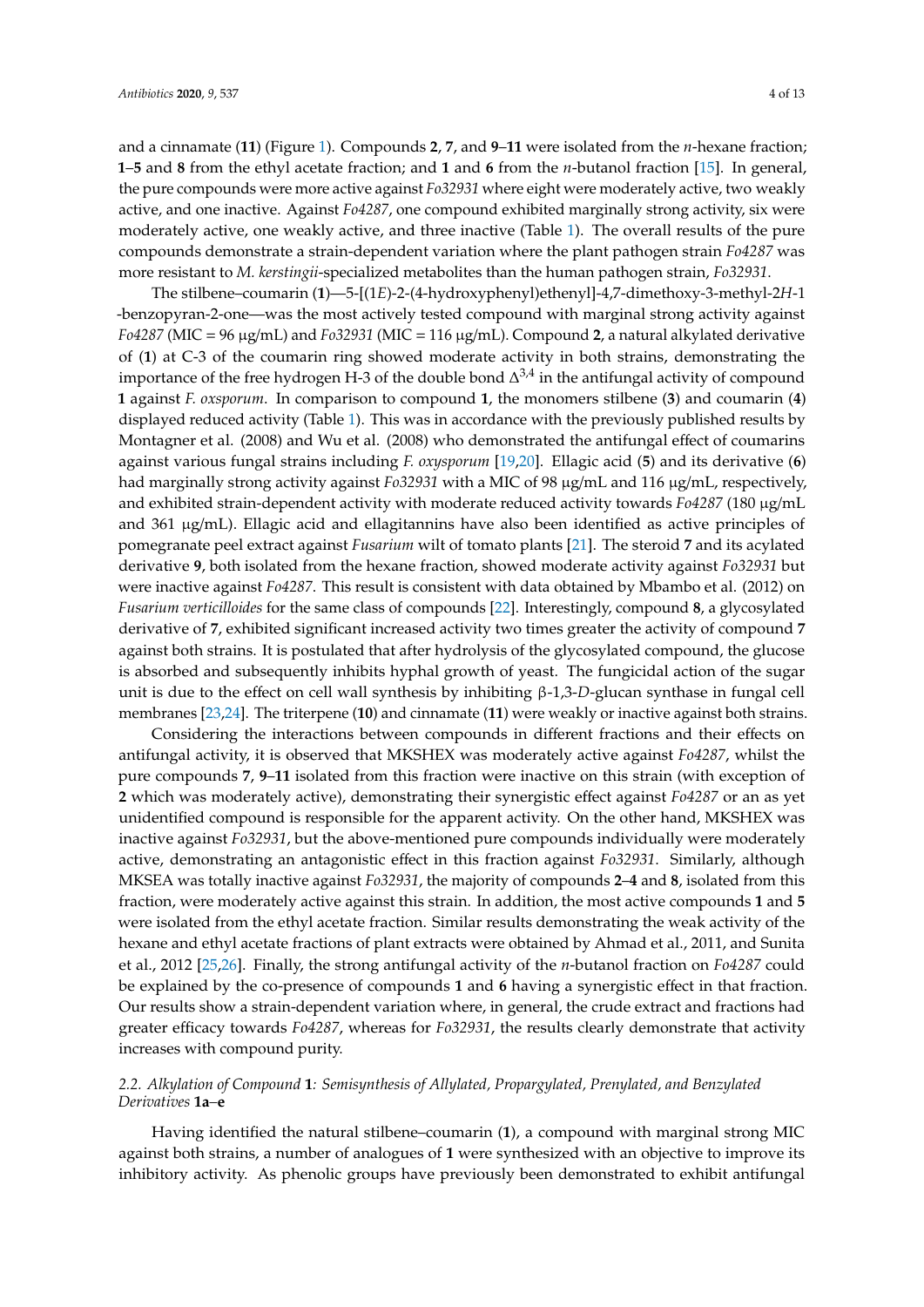activity [\[27](#page-11-9)[,28\]](#page-11-10), modifications were focused on the phenolic group to assess its importance and also to explore the structure–activity relationship of variously modified natural stilbene–coumarins. to explore the structure–activity relationship of variously modified natural stilbene–coumarins. We We performed a semi-synthesis of the most active compound  $\boldsymbol{1}$  into its derivatives  $\boldsymbol{1}$ a-e under weakly basic conditions as shown in Scheme [1.](#page-4-0) These chemical transformations produced *O*-allylated (**1a**), basic conditions as shown in Scheme 1. These chemical transformations produced *O*-allylated (**1a**), O-propargylated (1b), O-prenylated (1c), and O-benzylated (1d,e) synthesized products via one-pot nucleophilic substitution. nucleophilic substitution. inhibitory activity. As phenolic groups have previously been demonstrated to exhibit antifungal curvity  $[27,28]$ , modifications were focused on the phenolic group to assess its importance and also contained and also contained and also contained and also contained and also contained and also contained also contained

<span id="page-4-0"></span>

**Scheme 1.** Synthesis of semisynthetic compounds **1a**–**e. Scheme 1.** Synthesis of semisynthetic compounds **1a**–**e**.

# 2.2.1. Characterization of Compounds **1a**–**e** 2.2.1. Characterization of Compounds **1a**–**e**

The structures of the semisynthetic derivatives were established from spectral data, mainly HR-ESI-MS, 1D and 2D NMR, and by comparison with literature data.

Compound **1a** is a white amorphous solid soluble in chloroform. The HR-ESI-MS spectrum showed a pseudo molecular ion peak  $[M + H]^+$  at  $m/z$  365.1427 (calcd. for  $C_{22}H_{21}O_5^+$ , 365.1389) corresponding to the molecular formula  $C_{22}H_{20}O_5$  with 13 degrees of unsaturation. The IR absorption spectrum of **1a** showed the characteristic bands at 1729, 1603, 1509, and 1257 cm<sup>-1</sup>, respectively, ascribed to a carbonyl group, ethylenic and aromatic double bonds, and ether functionality [\[29\]](#page-11-11). Its <sup>1</sup>H NMR spectrum (Table [2\)](#page-5-0) in conjunction with <sup>13</sup>C NMR [\[15,](#page-10-13)[30\]](#page-11-12) in which trans-ethylenic protons were observed at δ<sub>H</sub>/δ<sub>C</sub> 6.70 (d, *J* = 16.0 Hz, 1H)/131.4 and 7.68 (d, *J* = 16.0 Hz, 1H)/126.7; an AA'BB' system of a para-substituted aromatic ring at  $\delta_H/\delta_C$  6.83 (d, *J* = 8.7 Hz, 2H)/115.1 and  $\delta_H/\delta_C$  7.35 (d,  $J = 8.7$  Hz, 2H)/127.9, while the AB system of two aromatic protons H-6 and H-8 resonated at  $\delta_H/\delta_C$ 6.87 (d, *J* = 2.3 Hz, 1H)/111.7 and  $\delta_H/\delta_C$  6.66 (d, *J* = 2.3 Hz, 1H)/100.0. The two methoxy groups at C-4 and C-7 were observed as singlets at  $\delta_H/\delta_C$  3.88/56.3 and 3.80/55.7, respectively. The absence of a broad absorption band on the IR spectrum of **1a** for the OH group at around 3300–3500 cm−<sup>1</sup> suggested a substitution at C-4". This was confirmed by the presence of the signals of an oxyallyl group [\[31\]](#page-11-13) on the <sup>1</sup>H and <sup>13</sup>C NMR of **1a** as a doublet of an oxymethylene at  $\delta_H$  4.50 (*J* = 2.6 Hz, H-1 $''$ )/68.9; a multiplet at  $\delta_H$  5.99 (H-2 $''$ ); and a set of two diastereotopic protons of an exomethylene carbon at  $\delta_H$  5.36 dd (*J* = 1.5 and 17.3 Hz) and  $\delta_H$  5.24 d (*J* = 11.8 Hz). The location of the allyl group at  $C-4$ <sup> $\prime\prime$ </sup> was confirmed by the HMBC correlation (Figure [2\)](#page-5-1) between the oxymethylene protons at  $\delta_H$  4.50 and C-4" at  $\delta_C$  157.5. Based on this evidence, compound 1a was identified as 5-[(1*E*)-2-(4-prop-2-enyloxyphenyl)ethenyl]-4,7-dimethoxy-3-2*H*-1-benzopyran-2-one.

Similarly, the synthesized compound **1b** was obtained as white amorphous solid soluble in chloroform. Its molecular formula was established as  $C_{22}H_{18}O_5$  by the interpretation of its HR-ESI-MS (positive mode) showing the protonated molecular ion peak [M + H]<sup>+</sup> at *m*/*z* 363.1268 (calcd. for  $C_{22}H_{19}O_5$ <sup>+</sup>, 363.1232). Its IR spectrum showed signals of a triple bond at 2129 cm<sup>-1</sup>, C=O at 1715 cm<sup>-1</sup>, C=C at 1600 and 1508 cm<sup>-1</sup>, as well as C-O-C at 1247 and 1152 cm<sup>-1</sup>. The <sup>1</sup>H and <sup>13</sup>C NMR spectra of **1b** showed high similarity with those of **1a** (Tables [2](#page-5-0) and [3\)](#page-6-0) suggesting that **1b** is a stilbene–coumarin with the same skeleton as **1a**. However, the signals of the oxyallyl group in **1a** were replaced by those of an oxypropargyl group in **1b**, most notably a doublet at  $\delta_H$  2.48 (d,  $J = 2.4$ )/75.7 characteristic of the methine proton H-3<sup>*m*</sup> of a propargyl group. In the <sup>13</sup>C spectrum, C-1<sup>*m*</sup> and C-2<sup>*m*</sup> appeared at 55.9 and 78.4 ppm, respectively, in accordance with literature data [\[32](#page-11-14)[,33\]](#page-11-15). The location of this substituent at C-4" was confirmed by the analysis of the HMBC spectrum of **1b** on which clear correlations were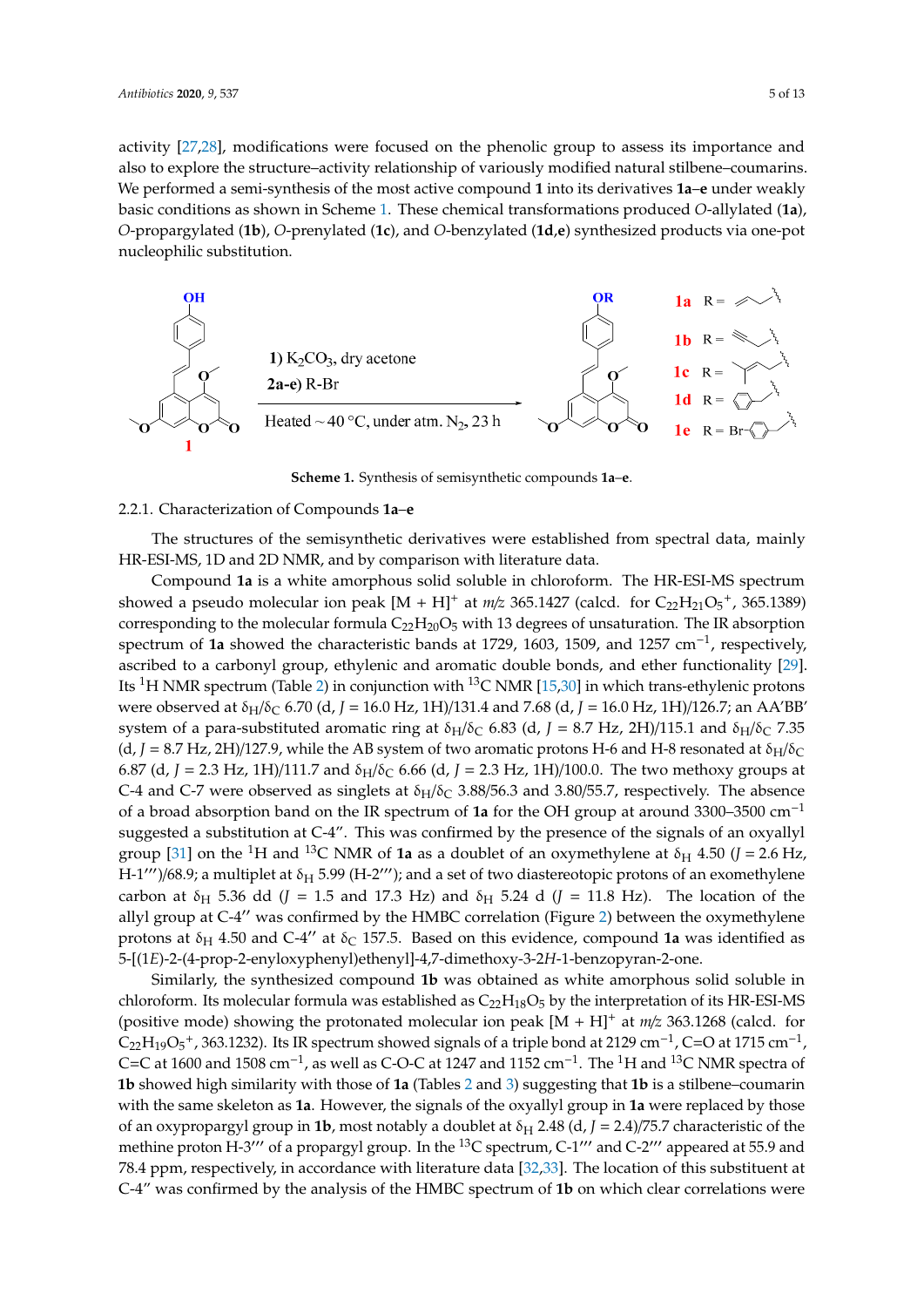observed between H-1<sup> $''$ </sup> at  $\delta$ <sub>H</sub> 4.66 ppm and C-4" at  $\delta$ <sub>C</sub> 157.5 ppm (Figure [2\)](#page-5-1). Compound **1b** was thus identified as 5-[(1*E*)-2-(4-prop-2-ynyloxyphenyl)ethenyl]-4,7-dimethoxy-3-2*H*-1-benzopyran-2-one.

<span id="page-5-0"></span>

| $N^{\circ}$                                        | Compound 1a<br>$\delta_H$ (m, J in Hz) | Compound 1b<br>$\delta_H$ (m, J in Hz) | Compound 1c<br>$\delta_H$ (m, J in Hz) | Compound 1d<br>$\delta_H$ (m, J in Hz) | Compound 1e<br>$\delta_H$ (m, J in Hz) |
|----------------------------------------------------|----------------------------------------|----------------------------------------|----------------------------------------|----------------------------------------|----------------------------------------|
| 3                                                  | $5.49$ (1H, s)                         | $5.52$ (1H, s)                         | 5.49(1H, s)                            | $5.51$ (1H, s)                         | $5.62$ (1H, s)                         |
| 4                                                  |                                        |                                        |                                        |                                        |                                        |
| 5                                                  |                                        |                                        |                                        |                                        |                                        |
| 6                                                  | $6.87$ (1H, d, 2.6)                    | $6.89$ (1H, d, 2.4)                    | $6.87$ (1H, d, 2.6)                    | $6.89$ (1H, d, 2.6)                    | $6.99$ (1H, d, 2.5)                    |
| 7                                                  |                                        |                                        |                                        |                                        |                                        |
| 8                                                  | $6.66$ (1H, d, 2.5)                    | $6.68$ (1H, d, 2.6)                    | $6.65$ (1H, d, 2.6)                    | $6.67$ (1H, d, 2.6)                    | $6.79$ (1H, d, 2.5)                    |
| 9                                                  |                                        |                                        |                                        |                                        |                                        |
| 10                                                 |                                        |                                        |                                        |                                        |                                        |
| 1'                                                 | 7.68 (1H, d, 16.0)                     | 7.71 (1H, d, 16.0)                     | 7.67 (1H, d, 15.9)                     | 7.69 (1H, d, 16.0)                     | 7.80 (1H, d, 15.9)                     |
| $2^{\prime}$                                       | $6.70$ (1H, d, 16.0)                   | $6.73$ (1H, d, 16.0)                   | $6.71$ (1H, d, 15.9)                   | $6.73$ (1H, d, 16.0)                   | $6.81$ (1H, d, 15.9)                   |
| $1^{\prime\prime}$                                 |                                        |                                        |                                        |                                        |                                        |
| 2'', 6''                                           | $7.35$ (2H, d, 8.7)                    | $7.39$ (2H, d, 8.6)                    | $7.35$ (2H, d, 8.7)                    | $7.35$ (2H, d, 8.8)                    | 7.47 (2H, d, 8.7)                      |
| $4^{\prime\prime}$                                 |                                        |                                        |                                        |                                        |                                        |
| 3'', 5''                                           | $6.86$ (2H, d, 8.7)                    | $6.93$ (2H, d, 8.8)                    | $6.85$ (2H, d, 8.7)                    | $6.92$ (2H, d, 8.8)                    | $6.99$ (2H, d, 8.7)                    |
| $1^{\prime\prime\prime}$                           | $4.50$ (2H, d, 2.6)                    | $4.66$ (2H, d, 2.4)                    | $4.46$ (2H, d, 6.7)                    | $5.04$ (2H, s)                         | 5.09(2H, s)                            |
| $2^{\prime\prime\prime}$                           | 5.99(1H, m)                            |                                        | $5.43$ (1H, t, 2.7)                    |                                        |                                        |
|                                                    | 5.36 (1H, dd, 17.3;                    |                                        |                                        |                                        |                                        |
| $3^{\prime\prime\prime}$                           | 1.5)                                   | $2.48$ (1H, d, 2.4)                    |                                        |                                        |                                        |
|                                                    | 5.24 (1H, d, 11.8)                     |                                        |                                        |                                        |                                        |
| $4^{\prime\prime\prime}$                           |                                        |                                        | $1.73$ (3H, s)                         |                                        |                                        |
| $5^{\prime\prime\prime}$                           |                                        |                                        | $1.68$ (3H, s)                         |                                        |                                        |
| $2''''$ , $6'''$                                   |                                        |                                        |                                        |                                        | 7.35(2H, d, 8.5)                       |
| $3''''$ , $5'''$<br>$4^{\prime\prime\prime\prime}$ |                                        |                                        |                                        | $7.25 - 7.40$ m                        | $7.55$ (2H, d, 8.5)                    |
| 4-OMe                                              | $3.88$ (3H, s)                         | $3.92$ (3H, s)                         | 3.87(3H, s)                            | 3.90(3H, s)                            | 3.99(3H, s)                            |
| 7-OMe                                              | $3.80$ (3H, s)                         | 3.89(3H, s)                            | 3.80(3H, s)                            | $3.82$ (3H, s)                         | 3.92(3H, s)                            |

**Table 2.** <sup>1</sup>H NMR data of compounds **1a–e** [CDCl<sub>3</sub>; 500 MHz].

<span id="page-5-1"></span>

**Figure 2.** COSY and HMBC correlations of compounds **1a–e**. **Figure 2.** COSY and HMBC correlations of compounds **1a**–**e**.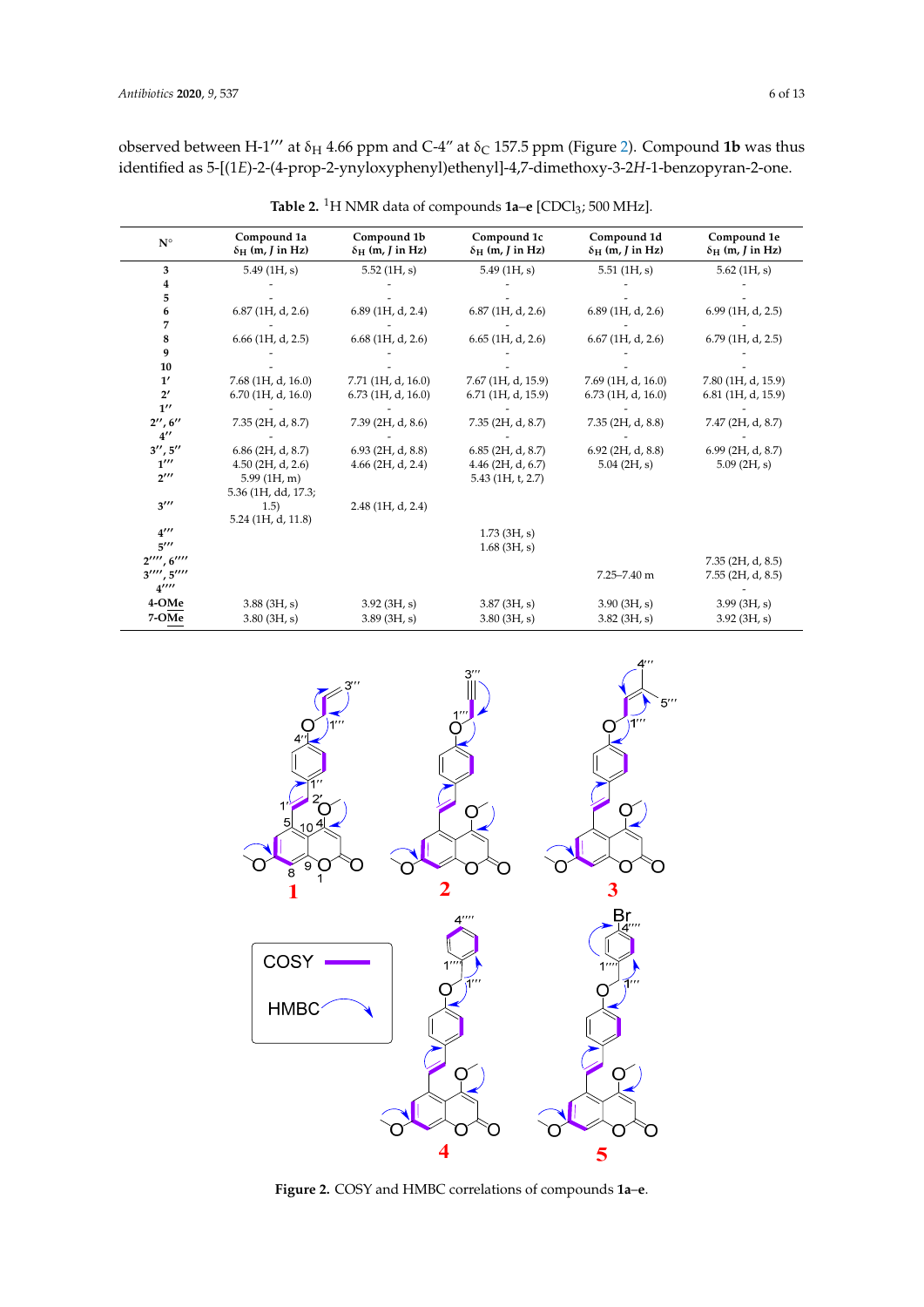<span id="page-6-0"></span>

| $\mathbf{N}^\circ$             | Compound 1a<br>$\delta_C$ (m) | Compound 1b<br>$\delta c$ (m) | Compound 1c<br>$\delta c$ (m) | Compound 1d<br>$\delta c$ (m) | Compound 1e<br>$\delta c$ (m) |
|--------------------------------|-------------------------------|-------------------------------|-------------------------------|-------------------------------|-------------------------------|
| $\overline{2}$                 | 162.1(s)                      | 162.1(s)                      | 162.1(s)                      | 162.0(s)                      | 162.1(s)                      |
| 3                              | $88.2$ (d)                    | $88.2$ (d)                    | $88.2$ (d)                    | $88.0$ (d)                    | $88.2$ (d)                    |
| 4                              | 169.2(s)                      | 169.2(s)                      | 169.3(s)                      | 169.2(s)                      | 169.2(s)                      |
| 5                              | 131.0(s)                      | 131.0(s)                      | 130.0(s)                      | 130.2(s)                      | 130.5(s)                      |
| 6                              | 111.7(d)                      | $111.9$ (d)                   | 111.7(d)                      | $111.6$ (d)                   | 111.8 <sub>(d)</sub>          |
| 7                              | 162.9(s)                      | 162.9(s)                      | 162.9(s)                      | 162.8(s)                      | 162.9(s)                      |
| ${\bf 8}$                      | 100.0(d)                      | $100.1$ (d)                   | 100.0(d)                      | 100.0(d)                      | $100.1$ (d)                   |
| 9                              | 156.4(s)                      | 156.4(s)                      | 156.4(s)                      | 156.4(s)                      | 156.5(s)                      |
| 10                             | 106.7(s)                      | 106.7(s)                      | 106.7(s)                      | 106.6(s)                      | 106.7(s)                      |
| 1'                             | $126.7$ (d)                   | $127.2$ (d)                   | $126.5$ (d)                   | $126.7$ (d)                   | $127.0$ (d)                   |
| $2^{\prime}$                   | $131.4$ (d)                   | $131.2$ (d)                   | $131.4$ (d)                   | $131.3$ (d)                   | $131.3$ (d)                   |
| 1 <sup>''</sup>                | 138.8(s)                      | 138.8(s)                      | 138.9(s)                      | 138.9(s)                      | 138.9(s)                      |
| 2'', 6''                       | $127.9$ (d)                   | $115.2$ (d)                   | $127.9$ (d)                   | $127.9$ (d)                   | $128.0$ (d)                   |
| $4^{\prime\prime}$             | 157.5(s)                      | 157.5(s)                      | 158.9(s)                      | 158.7(s)                      | 158.5                         |
| 3'', 5''                       | $115.1$ (d)                   | $127.9$ (d)                   | $115.0$ (d)                   | $115.1$ (d)                   | $115.2$ (d)                   |
| $1^{\prime\prime\prime}$       | 68.9(t)                       | 55.9 $(t)$                    | 64.9(t)                       | 70.0(t)                       | 69.3                          |
| $2^{\prime\prime\prime}$       | $133.1$ (d)                   | 78.4 (s)                      | $119.5$ (d)                   |                               |                               |
| $3^{\prime\prime\prime}$       | 117.4(t)                      | 75.7(d)                       | 138.4(s)                      |                               |                               |
| $4^{\prime\prime\prime}$       |                               |                               | 25.9(q)                       |                               |                               |
| $5^{\prime\prime\prime}$       |                               |                               | 18.2(q)                       |                               |                               |
| $1^{\prime\prime\prime\prime}$ |                               |                               |                               | 136.7(s)                      | 135.9                         |
| $2^{\prime\prime\prime\prime}$ |                               |                               |                               | $128.6$ (d)                   | 129.0                         |
| $3^{\prime\prime\prime\prime}$ |                               |                               |                               | $127.9$ (d)                   | 131.8                         |
| $4^{\prime\prime\prime\prime}$ |                               |                               |                               | $128.0$ (d)                   | 129.0                         |
| $5^{\prime\prime\prime\prime}$ |                               |                               |                               | $127.9$ (d)                   | 131.8                         |
| $6^{\prime\prime\prime\prime}$ |                               |                               |                               | $128.6$ (d)                   | 122.0                         |
| 4-OMe                          | 56.3 $(q)$                    | 56.4 $(q)$                    | 56.3 $(q)$                    | 56.4 $(q)$                    | 56.4                          |
| 7-OMe                          | 55.7 $(q)$                    | 55.7 $(q)$                    | 55.7 $(q)$                    | 55.7(q)                       | 55.7                          |

**Table 3.** <sup>13</sup>C NMR data of compounds **1a–e** [CDCl<sub>3</sub>; 125 MHz].

Spectroscopic data of compounds 1a–e. 5-[(1E)-2-(4-prop-2-enyloxyphenyl)ethenyl]-4,7-dimethoxy-3-2H-1-<br>benzopyran-2-one (1a) White amorphous solid; IR (KBr)  $\nu_{max}$  (cm<sup>-1</sup>): 1729 (C=O), 1603 and 1509 (C=C), 1380 (Csp<sup>3</sup> -H), 1257 and 1150 (C-O); <sup>1</sup>H, <sup>13</sup>C NMR, see Tables [1](#page-2-0) and [2;](#page-5-0) HR-ESI-MS: *m*/*z* 365.1427 [M + H]<sup>+</sup> (calcd. for C<sub>22</sub>H<sub>21</sub>O<sub>5</sub><sup>+</sup>, 365.1389). **5-[(1E)-2-(4-prop-2-ynyloxyphenyl)ethenyl]-4,7-dimethoxy-3-2H-1-benzopyran-2-one (1b) White amorphous solid; IR (KBr)**  $\nu_{max}$  **(cm<sup>-1</sup>): 2129 (C=C), 1715 (C=O), 1600 and 1508 (C=C), 1378** 1247 and 1152 (C-O); <sup>1</sup>H, <sup>13</sup>C NMR, see Tables [1](#page-2-0) and [2;](#page-5-0) HR-ESI-MS: *m*/*z* 363.1268 [M + H]<sup>+</sup> (calcd. for C22H19O<sup>5</sup> <sup>+</sup>, 363.1232). **5-[(1E)-2-(4-prenyloxyphenyl)ethenyl)]-4,7-dimethoxy-3-2H-1-benzopyran-2-one (1c)** White leaf solid; IR (KBr) <sup>ν</sup>*max* (cm−<sup>1</sup> ): 1731 (C=O), 1603 and 1508 (C=C), 1381 (Csp<sup>3</sup> -H), 1251 and 1149  $(C-O)$ ; <sup>[1](#page-2-0)</sup>H, <sup>13</sup>C NMR, see Tables 1 and [2;](#page-5-0) HR-ESI-MS:  $m/z$  393.1716  $[M + H]$ <sup>+</sup> (calcd.  $C_{24}H_{25}O_5^+$ , 393.1702). **5-[(1E)-2-(4-benzyloxyphenyl)ethenyl)]-4,7-dimethoxy-3-2H-1-benzopyran-2-one (1d)** White amorphous solid; IR (KBr) *v<sub>max</sub>* (cm<sup>−1</sup>): 1734 (C=O), 1602 and 1510 (C=C), 1385 (Csp<sup>3</sup>-H), 1256 and 1153 (C-O); <sup>1</sup>H and <sup>[1](#page-2-0)3</sup>C NMR, see Tables 1 and [2;](#page-5-0) HR-ESI-MS:  $m/z$  415.1544 [M + H]<sup>+</sup> (calcd.  $C_{26}H_{23}O_5^+$ , 415.1545). **5-[(1E)-2-(4-bromobenzyloxyphenyl)ethenyl)]-4,7-dimethoxy-3-2H-1-benzopyran-2-one (1e)** White amorphous solid; IR (KBr) *v<sub>max</sub>* (cm<sup>−1</sup>): 1731 (C=O), 1606 and 1510 (C=C), 1382 (Csp<sup>3</sup>-H), 1256 and 1152 (C-O), 819 (C-Br); <sup>[1](#page-2-0)</sup>H and <sup>13</sup>C NMR, see Tables 1 and [2;](#page-5-0) HR-ESI-MS:  $m/z$  493.0652 [M + H]<sup>+</sup> (calcd. C<sub>26</sub>H<sub>22</sub>BrO<sub>5</sub><sup>+</sup>, 493.0651).

Compound **1c** was obtained as white leaf solid soluble in chloroform. The HR-ESI-MS spectrum (positive mode) of **1c** showed the protonated molecular ion peak  $[M + H]$ <sup>+</sup> at  $m/z$  393.1716 (calcd.  $C_{24}H_{25}O_5$ <sup>+</sup>, 393.1702) compatible with the molecular formula  $C_{24}H_{24}O_5$  with 13 degrees of unsaturation. As with **1a** and **1b**, compound **1c** showed characteristic signals of the stilbene–coumarin skeleton (Tables [2](#page-5-0) and [3\)](#page-6-0). Further analysis of the <sup>1</sup>H and <sup>13</sup>C NMR of **1c** revealed the presence of an oxyprenyl group at C-4" [\[34,](#page-11-16)[35\]](#page-11-17) characterized by two singlets of three protons each at  $\delta_{H/C}$  1.73/25.9 and  $1.68/18.2$  ascribed to the vinylic methyl groups; a triplet  $(J = 2.7 \text{ Hz})$  integrating as one proton assigned to the vinylic proton H-2"' at  $\delta_H$  5.43, while the oxymethylene H-1"' resonated as a doublet ( $J = 6.7$  Hz) at  $\delta_H$  4.46. The presence of this substituent which was located at C-4" (Figure [2\)](#page-5-1) was confirmed the <sup>13</sup>C spectrum of **1c** (Table [3\)](#page-6-0). Compound **1c** was identified as 5-[(1*E*)-2-(4-prenyloxyphenyl)ethenyl)]-4,7-dimethoxy-3-2*H*-1-benzopyran-2-one.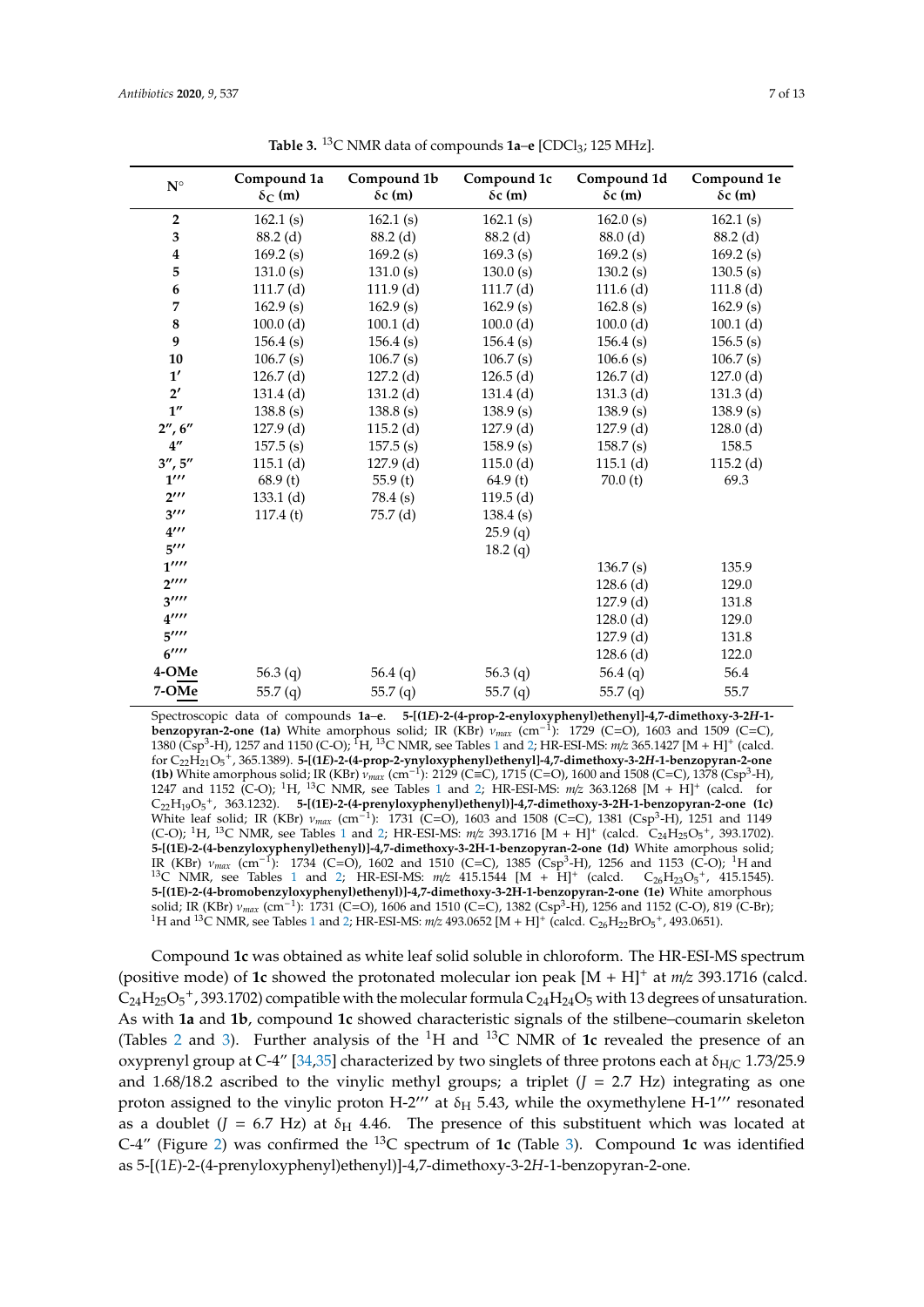Compound **1d** was obtained as white amorphous solid soluble in chloroform. Its molecular formula was deduced as  $C_{26}H_{22}O_5$  by the interpretation of its HR-ESI-MS (positive mode) showing the protonated molecular ion peak  $[M + H]^+$  at  $m/z$  415.1544 (calcd.  $C_{26}H_{23}O_5^+$ , 415.1545). Its IR spectrum showed important bands at 1734, 1602, 1510, 1256, and 1153 cm<sup>-1</sup> attributed to carbonyl, ethyl, and aromatic double bonds and ether functions [\[35\]](#page-11-17). <sup>1</sup>H and <sup>13</sup>C NMR spectra and data (Tables [2](#page-5-0) and [3\)](#page-6-0) of **1d** were similar to the previously described derivatives. In addition, the <sup>1</sup>H NMR spectrum of **1d** showed, in addition to the signals of the aromatic protons of the stilbene–coumarin, another set of five aromatic protons as multiplets between 7.25 and 7.40 ppm. This information combined with the presence of a highly deshielded oxymethylene (H-1"') as a singlet at  $\delta_{H/C}$  5.04/70.0 suggested the presence of a benzyl group [\[36\]](#page-11-18) in compound **1d**. HMBC correlation (Figure [2\)](#page-5-1) between the oxymethylene proton H-1<sup> $prime$ </sup> and C-4" at δ<sub>C</sub> 158.7 confirmed its location at C-4" of the stilbene–coumarin. Compound **1d** was identified as 5-[(1*E*)-2-(4-benzyloxyphenyl)ethenyl)]-4,7-dimethoxy-3-2*H*-1-benzopyran-2-one.

Compound **1e** was obtained as white amorphous solid soluble in chloroform. Its molecular formula was established as  $C_{26}H_{21}BrO_5$  based on its HR-ESI-MS spectrum (positive mode) on which the pseudomolecular ion peak  $[M + H]^+$  was observed at  $m/z$  493.0652 (calcd.  $C_{26}H_{22}BrO_5^+$ , 493.0651). The presence of a bromine atom in compound **1e** was confirmed by two peaks with a 1:1 ratio in the molecular ion region. Moreover, the IR spectrum displayed, in addition to the bands of **1c**, a characteristic band of C-Br at 819 cm<sup>-1</sup> [\[37\]](#page-11-19). The NMR data (Table [2\)](#page-5-0) were very similar to those of **1d** confirming a stilbene–coumarin moiety bearing a benzyl group, however, contrary to multiplets observed in the aromatic region between 7.25 and 7.40 ppm and assigned to a phenyl ring of the benzyl group. The <sup>1</sup>H NMR spectrum of **1e** displayed an AA'BB' system of a *para*-bromodisubstituted aromatic ring at δH/<sup>C</sup> [7.35 (2H, d, *J* = 8.5)/129.0 and 7.55 (2H, d, 8.5)/131.8]. The location of the *para*-bromobenzyl group was confirmed at C-4" by the HMBC correlation between the oxymethylene H-1"' at  $\delta_H$  5.09 and C-4" at 158.5. Based on this evidence, the structure of compound **1e** was established to be 5-[(1*E*)-2-(4-bromobenzyloxyphenyl)ethenyl)]-4,7-dimethoxy-3-2*H*-1-benzopyran-2-one.

#### 2.2.2. Antifungal Activity of Semi-Synthetic Derivatives against *Fo32931* and *Fo4287*

The semisynthetic derivatives (**1a**–**e**) were also assayed for their antifungal activity against *F. oxysporum* strains. The compounds exhibited moderate activity towards *Fo32931* which was contrary to the weak to no activity against *Fo4287* (Table [1\)](#page-2-0). Inhibitory activity against *Fo32931* clearly indicates the influence of distinct chemical groups to antifungal activity. In detail, the prenylated derivative **1c** was the most active semisynthetic derivative (MIC = 103 µg/mL) with comparable activity to the most active natural compound **1** (MIC = 116 µg/mL), indicative of the importance of prenylation on antimicrobial activity. The addition of prenyl groups to molecules has been demonstrated to play a key role in antimicrobial activity as it increases the lipophilicity of the molecule, enhancing access, affinity, and interaction with the lipophilic membrane or by inhibiting RAS transduction [\[38–](#page-11-20)[40\]](#page-11-21). Compounds **1a**,**b** and **e** exhibited moderate activity against *Fo32931* with a MIC of 250–500 µg/mL. Notably, bromination at the *para* position of the benzyl group in **1e** significantly increases the activity against both strains as compared only to the benzylated derivative compound **1d** that had weak activity (Scheme [1\)](#page-4-0). As the semisynthetic compounds were in general less active than (**1**), it can be postulated that the phenolic group plays a key role in the antifungal activity of specialized metabolites against *F. oxysporum.* Phenolic-OH moiety increase hydrophilicity enhancing the ability of penetration and damaging yeast plasma membrane to achieve high antifungal activity [\[41\]](#page-12-0).

## **3. Materials and Methods**

#### *3.1. General Methods*

IR spectra were recorded on KBr discs using a Perkin Elmer Spectrum 100 FT-IR-410 spectrometer; ν in cm<sup>-1</sup>.<sup>1</sup>H-, <sup>13</sup>C-NMR, DEPT, COSY, HSQC, NOESY, and HMBC spectra: Bruker AMX 500 instrument (at 500 and 125 MHz, respectively); in chloroform-d; δ in ppm rel. to Me4Si as internal standard, *J* in Hz.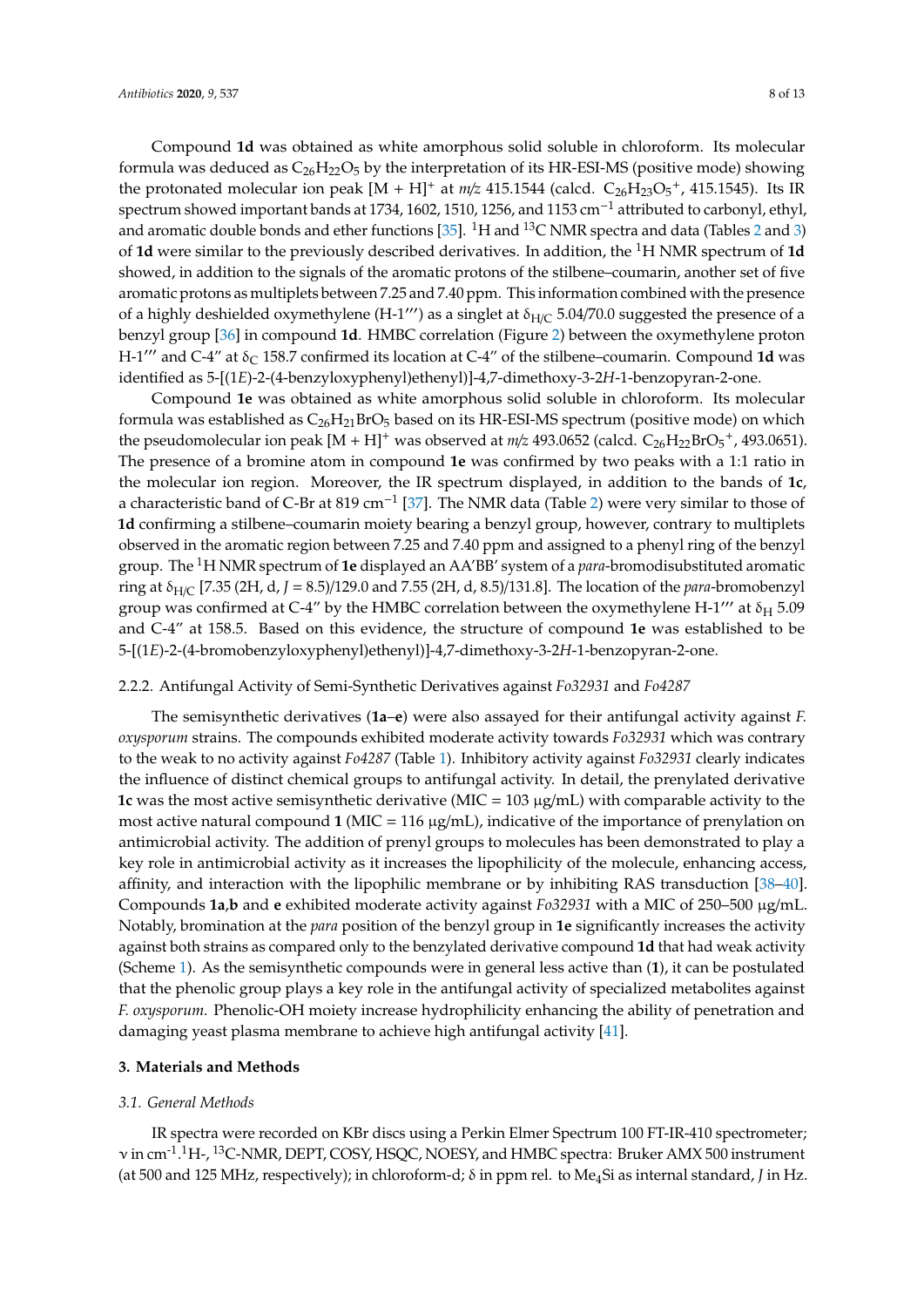HR-ESI-MS APEXIII (Bruker Daltonik) 7 Tesla (ESI-FT-ICR-MS); in *m*/*z*. Spectra were processed using the computer software MestreNova 9.1. Column chromatography (CC) was performed over Merck silica gel 60, particle size between 0.043 and 0.063 mm in diameter, and porosity 230–400 mesh ASTM. Evaporation was performed using a BUCHI rotary evaporator under reduced pressure. Plant materials, extracts, and fractions were weighed on a Satorius OT12 electronic mass balance. Pure compounds or fractions were weighed on a Satorius BP221S electronic balance maximum rating 220 g  $d = 0.1$  mg. Analytical TLCs were carried out on pre-coated silica gel 60 F254 aluminum sheets (0.25 mm layer, Merck). The chromatograms were visualized under UV light at 254 and 366 nm and with  $10\%$   $H_2SO_4$ spray, then heated.

#### *3.2. Plant Material*

The stem bark of *M. kerstingii* was collected in May 2018 in Touboro, a locality of the North Region of Cameroon, and a voucher specimen was deposited at the National Herbarium of Cameroon with the registration number N6661/SRFCAM.

#### *3.3. Extraction of M. kerstingii Stem Barks and Isolation of Specialized Metabolites*

The air-dried and powdered stem bark of *M. kerstingii* (100 g) was sonicated in a mixture of ethanol/H<sub>2</sub>O (7:3) for 2 h. The mixture was filtered, and the solvent evaporated under reduced pressure to give 13.20 g of a brownish crude extract (MKS). A total of 10 g of MKS was dissolved in  $H_2O$  and partitioned successively using  $(3 \times 50 \text{ mL})$  each of hexane (MKSHEX, 0.32 g) and ethyl acetate (MKSEA, 1.236 g) and *n*-butanol (MKSBUT, 7.55 g). Specialized metabolites **1**–**11** were isolated from *M. kerstingii* roots as previously described [\[15\]](#page-10-13).

#### *3.4. Alkylation of Compound* **1**

In each experiment, 49.50 mg (0.15 mmol) of 5-[(1*E*)-2-(4-hydroxyphenyl)ethenyl]-4,7-dimethoxy-3 methyl-2*H*-1-benzopyran-2-one 1 were added to anhydrous  $K_2CO_3$  (300 mg, 2.17 mmol, 15 eq) in dry acetone (10 mL) followed by various alkylbromide as follows: (a) allylbromide (0.50 mL,  $d = 1.40$ , 0.70 g, 5.78 mmol); (b) propargylbromide (0.50 mL, d = 1.38, 0.69 g, 5.80 mmol); (c) prenylbromide (0.50 mL, d = 1.29, 0.65 g, 4.33 mmol); (d) benzylbromide (0.50 mL, d = 1.44, 0.72 g, 4.21 mmol); (e) p-bromobenzylbromide (d = 1.85, 0.20 g, 0.80 mmol). The reaction mixture was heated at 40  $^{\circ}$ C under reflux for 23 h. TLC was used to monitor the alkylation. At the end of the reaction, the solvent was evaporated under reduced pressure. Each residue was suspended in water (40 mL) and then extracted with ethyl acetate (60 mL). The extract was dried by anhydrous  $Na<sub>2</sub>SO<sub>4</sub>$ . The ethyl acetate extract was then evaporated and purified through a silica gel column chromatography eluted with a mixture *n*-hexane-ethyl acetate of increasing polarity. Moreover, further purifications of the synthesized products were completed using the preparative TLC. Through this process, the semisynthetic derivatives were obtained as follows: compound **1a** (25.3 mg, 0.07 mmol, 46%, *R<sup>f</sup>* 0.40, silica gel, hexane-EtOAc, 7:3 *v*/*v*); compound **1b** (84.8 mg, 0.23 mmol, 90%, *R<sup>f</sup>* 0.30, silica gel, hexane-EtOAc, 3:2 *v*/*v*); compound **1c** (29.1 mg, 0.07 mmol, 49%, *R<sup>f</sup>* 0.50, silica gel, hexane-EtOAc, 3:2 *v*/*v*); compound **1d** (51.42 mg, 0.12 mmol, 82%, *R<sup>f</sup>* 0.31, silica gel, hexane-EtOAc, 7:3 *v*/*v*); compound **1e** (39.6 mg, 0.08 mmol, 53%, *R<sup>f</sup>* 0.43, silica gel, hexane-EtOAc, 4:1 *v*/*v*).

#### *3.5. Antifungal Bioassay*

**Yeasts isolates.** *F. oxysporum* strains *Fo32931* and *Fo4287* were obtained from Ma Lab (University of Massachusetts-Amherst). The fungi were prepared from glycerol stocks. Each *F. oxysporum* strain was first grown on potato dextrose agar (PDA) media by inoculating 20  $\mu$ L of stock at the center of the plate and incubating at 28 ◦C for three days. Fungi were then transferred and grown in PDB for two days. Spores were filtered using a miracloth, and  $1 \times 10^7$  spores/mL concentration were obtained using a hemocytometer.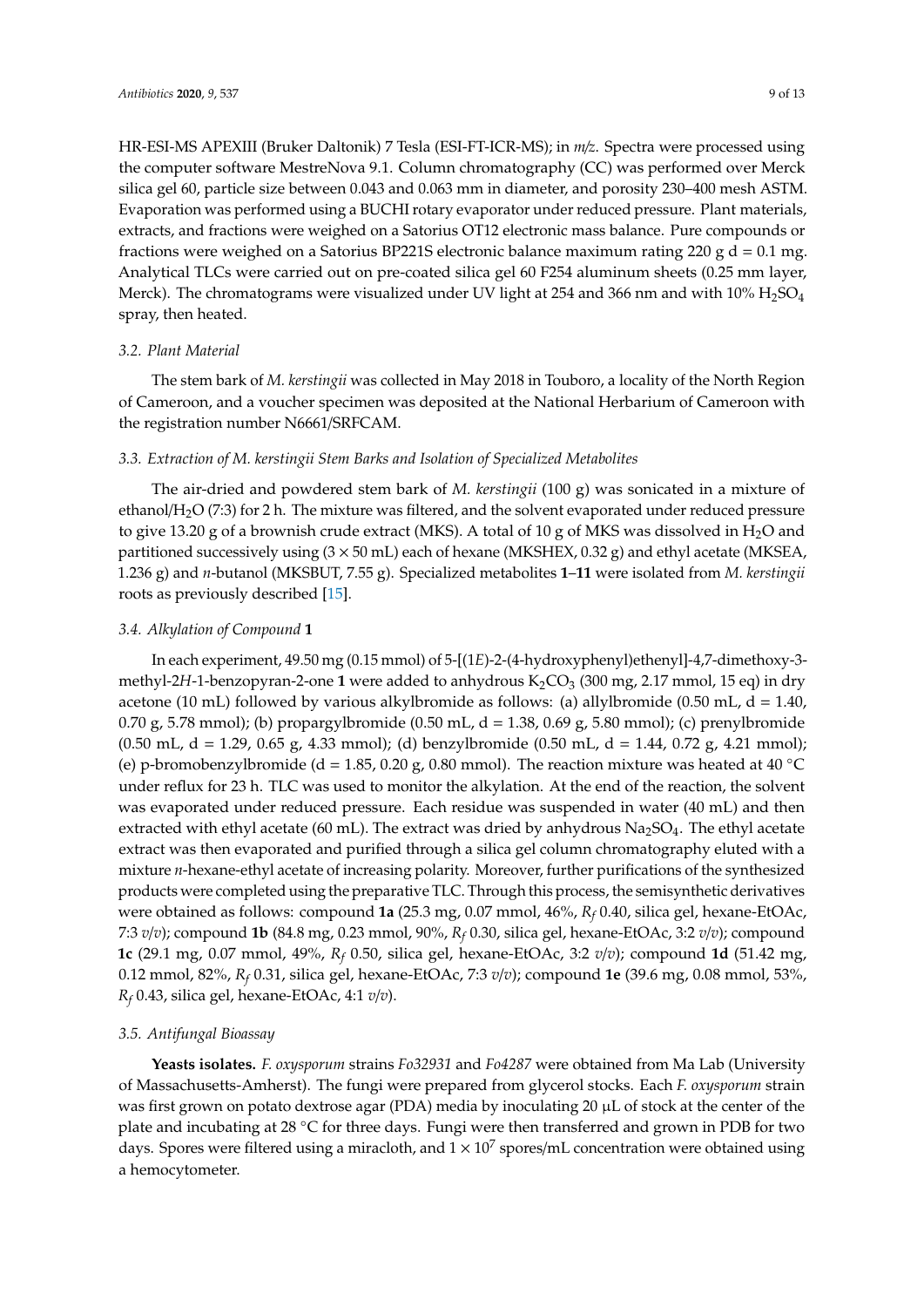**Preparation of stock solutions.** *M. kerstingii* crude extract stock solution (MKS) was prepared at 20 mg/mL. Fractions (MKSHEX, MKSEA, and MKSBUT) and pure compound stock solutions were prepared at 6 mg/mL, while nystatin at 1 mg/mL was used at positive control. Tested samples and

control were dissolved in 50% DMSO. **Growth curve and determination of the MIC.** Serial dilutions were performed to achieve concentrations ranging from 1000 to 31.25 µg/mL from extracts and fractions, and from 300 to 18.75  $\mu$ g/mL for pure compounds. Samples were tested against 10%  $v/v$  of  $1 \times 10^7$  spores/mL of *F. oxysporum* in a 96 well plate at the final concentration of 1 × 10<sup>6</sup> spores/mL *F. oxysporum* in each plate. Ten percent *v*/*v* of 1 × 10<sup>7</sup> spores/mL *F. oxysporum* was supplemented with PDB media to a final volume of 200  $\mu$ L. For the positive control, 5%  $v/v$  of nystatin stock at the final concentration of 50 µg/mL was used. PDB was used as negative control. As *F. oxysporum* is sensitive to DMSO, its concentration was maintained at 2.5% throughout the screenings. Experiments were performed in duplicates and repeated three times for each experiment. The antifungal activities of crude extracts fractions and pure compounds were assessed by the inhibition growth curve through a kinetic reading of the optical density at 600 nm of the media over 24 h using a spectrophotometer (SpectraMax M2 Multilabel Microplate Reader). After subtraction of the OD of the blank, which consisted of non-inoculated wells that had been incubated together with the inoculated wells, from the OD of the inoculated wells, the inhibition percentages were calculated as defined by Campbell in 2010 [\[42\]](#page-12-1) as Inhibition Percentage = 100 − [(OD*avg sample* − OD*avg pos*)/(OD*avg neg* − OD *avg pos*) × 100]. The minimal inhibitory concentration was determined by the lowest concentration of the sample achieving 100% of inhibition [\[43\]](#page-12-2) using a linear regression in the program GraphPad Prism version 5.00 (GraphPad Software, San Diego, CA, USA) for Windows. The antifungal activity of the samples was analyzed as active or not active according Morales et al.'s criteria: strong/good activity ( $MIC < 100 \mu g/mL$ ); moderate activity (100 < MIC < 500  $\mu$ g/mL); weak activity (500 < MIC < 1000  $\mu$ g/mL); no activity  $(MIC > 1000 \mu g/mL)$  [\[16\]](#page-10-14).

#### **4. Conclusions**

This research was designed to evaluate the potential of *M. kerstingii* stem bark crude extracts, fractions, natural metabolites from these fractions, and semisynthetic analogues of compound **1** against two multiresistant *F. oxysporum* strains (*Fo32931*, pathogenic to humans, and *Fo4287*, pathogenic to plants). Results revealed that crude stem bark from *M. kerstingii* has a weak activity against both strains. However, after fractionation, the *n*-butanol extract exhibited strong activity against *Fo4287*, two times more than nystatin, the positive control. Results also revealed that the stilbene–coumarin (**1**), as well as ellagic acid and its derivative (**5** and **6**) were the most active principle of this plant. However, ellagic acid derivatives showed significant activity only against *Fo32931*, whereas the stilbene–coumarin (**1**)—5-[(1*E*)-2-(4-hydroxyphenyl) ethenyl]-4,7-dimethoxy-3-methyl-2*H*-1-benzopyran-2-one—was active against both strains. Compared to the starting material **1**, which had marginal strong activity against both strains, the semisynthetic analogues were either only moderately active (against *Fo2391*) or inactive (against *Fo4287*), demonstrating the importance of the phenolic group on antifungal activity. Only the prenylated derivative **1c** exhibited an activity comparable to compound **1** against *Fo2391*, highlighting the key role of the prenyl group that is known to increase the antimicrobial activity of a molecule. In summary, this study reveals that the *n*-butanol fraction of *M. kerstingii* and its phytoconstituents have potential as natural environment-friendly fungi-toxicant against *F. oxysporum*. We identified stilbene–coumarin as a promising lead compound that can be further explored for improved efficacy through synergism with other compounds or further chemical transformations.

**Supplementary Materials:** The following are available online at http://[www.mdpi.com](http://www.mdpi.com/2079-6382/9/9/537/s1)/2079-6382/9/9/537/s1, Figures S1–S49.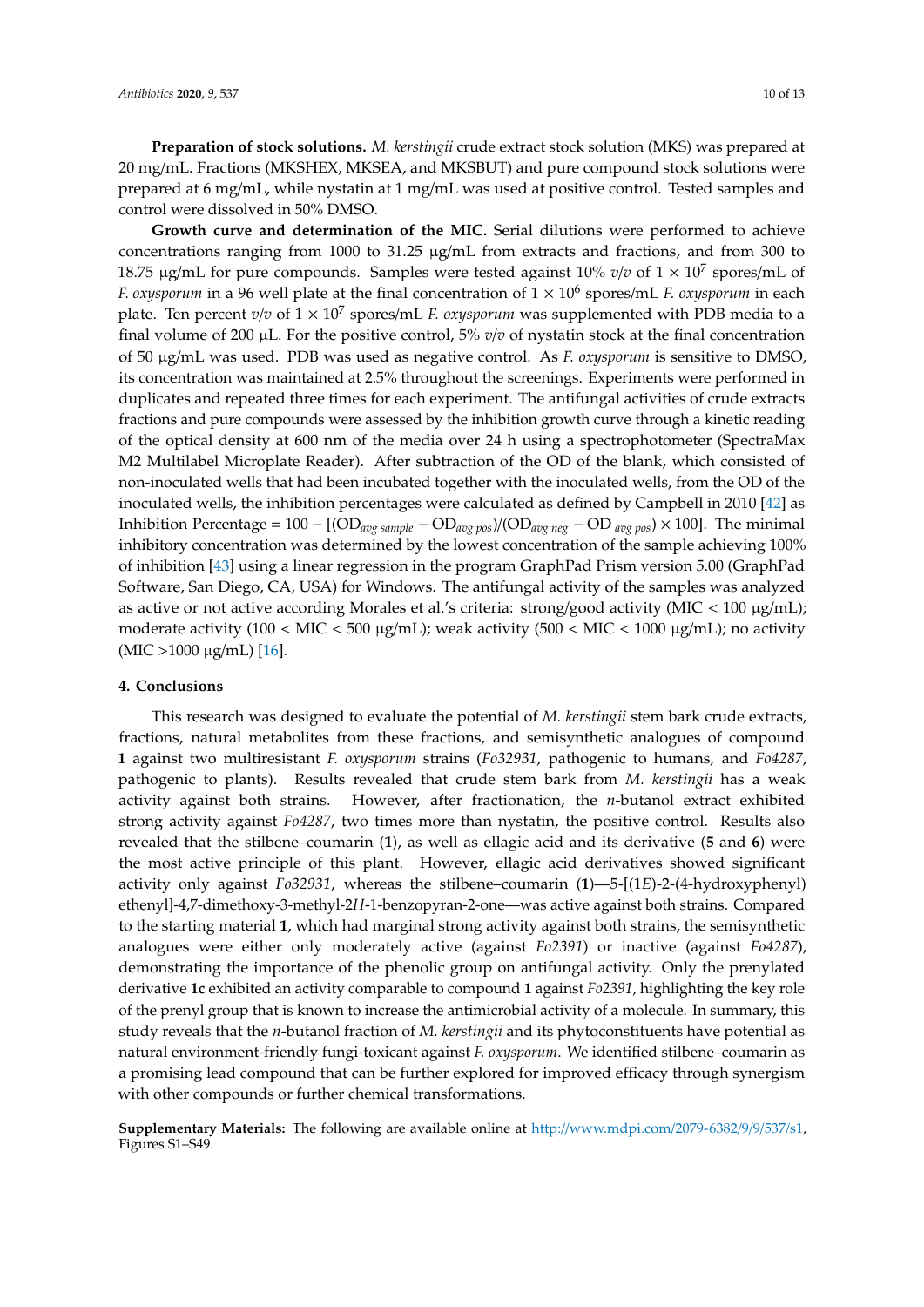**Author Contributions:** Conceptualization, S.M., B.N., and G.W.F.; methodology, G.F.W. and B.N.; software, G.W.F. and B.N.; validation, S.M., G.W.F., B.N., and G.R.S.; formal analysis, G.F.W. and B.N.; investigation, G.F.W. and B.N.; writing—original draft preparation, G.F.W., S.M., and B.N.; writing—review and editing, G.F.W., B.N., T.E.S., S.M., B.T.N., and G.R.S.; supervision, S.M., T.E.S., and G.R.S.; project administration, S.M., T.E.S., and G.R.S.; funding acquisition, S.M., T.E.S., and G.R.S. All authors have read and agreed to the published version of the manuscript.

**Funding:** This research was funded by the Richard and Susan Smith Family Foundation, Newton, MA, USA, and the UEA Vice Chancellor's Global Challenges Research Fellowships Scheme, UK; code: CHE 21A3.

**Acknowledgments:** The authors are grateful to Li-Jun Ma at the University of Massachusetts Amherst for providing the *F. oxysporum* strains; to the University of Yaoundé I through the Yaoundé–Bielefeld Bilateral Graduate School Natural Products with Antiparasite and Antibacterial Activity (YaBiNaPA); to the University of Massachusetts, USA, and the University of East Anglia, UK, for their research facilities; and both of the awards of a UEA Vice Chancellor Global Challenges Research Fellowship through the Open Lab Africa, UK, and the Richard and Susan Smith Family Foundation, Newton, MA, USA.

**Conflicts of Interest:** The authors declare no conflict of interest.

#### **References**

- <span id="page-10-0"></span>1. Shuping, D.S.S.; Eloff, J.N. The use of plants to protect plants and food against fungal pathogens: A Review. *Afr. J. Tradit. Complement. Altern. Med.* **2017**, *14*, 120–127. [\[CrossRef\]](http://dx.doi.org/10.21010/ajtcam.v14i4.14)
- <span id="page-10-1"></span>2. Ramaiah, A.K.; Garampalli, R.k.H. In vitro antifungal activity of plant extracts against Fusarium oxysporum f. sp. *lycopersici*. *Asian J. Plant Sci. Res.* **2015**, *5*, 22–27.
- <span id="page-10-2"></span>3. Wickern, G.M. Fusarium allergic fungal sinusitis. *J. Allergy Clin. Immunol.* **1993**, *92*, 624–625. [\[CrossRef\]](http://dx.doi.org/10.1016/0091-6749(93)90087-V)
- <span id="page-10-3"></span>4. Kredics, L.; Narendran, V.; Shobana, C.S.; Vágvölgyi, C.; Manikandan, P.; Indo-Hungarian Fungal Keratitis Working Group. Filamentous fungal infections of the cornea: A global overview of epidemiology and drug sensitivity. *Mycoses* **2015**, *58*, 243–260. [\[CrossRef\]](http://dx.doi.org/10.1111/myc.12306)
- <span id="page-10-4"></span>5. Al-Hatmi, A.M.; Meis, J.F.; de Hoog, G.S. Fusarium: Molecular Diversity and Intrinsic Drug Resistance. *PLoS Pathog* **2016**, *12*, e1005464. [\[CrossRef\]](http://dx.doi.org/10.1371/journal.ppat.1005464)
- <span id="page-10-5"></span>6. Boulenouar, N.; Marouf, A.; Cheriti, A.; Belboukhari, N. Medicinal Plants Extracts as Source of Antifungal Agents against *Fusarium oxysporum* f. sp. *Albedinis*. *J. Agric. Sci. Technol.* **2012**, *14*, 659–669.
- <span id="page-10-6"></span>7. Newman, D.J.; Cragg, G.M. Natural Products as Sources of New Drugs over the Nearly Four Decades from 01/1981 to 09/2019. *J. Nat. Prod.* **2020**, *83*, 770–803. [\[CrossRef\]](http://dx.doi.org/10.1021/acs.jnatprod.9b01285)
- <span id="page-10-7"></span>8. Butler, M.S. The role of natural product chemistry in drug discovery. *J. Nat. Prod.* **2004**, *67*, 2141–2153. [\[CrossRef\]](http://dx.doi.org/10.1021/np040106y)
- <span id="page-10-8"></span>9. Cowan, M.M. Plant products as antimicrobial agents. *Clin. Microbiol. Rev.* **1999**, *12*, 564–582. [\[CrossRef\]](http://dx.doi.org/10.1128/CMR.12.4.564)
- <span id="page-10-9"></span>10. Guo, Z. The modification of natural products for medical use. *Acta Pharm. Sin. B* **2017**, *7*, 119–136. [\[CrossRef\]](http://dx.doi.org/10.1016/j.apsb.2016.06.003)
- <span id="page-10-10"></span>11. Taffou, J.B.; Fokou, H.; Zeuko'o, E.M.; Tchokouaha, L.R.T.; Mfopa, A.N.; Kamdem, M.S.; Ngouana, V.; Kenfack, I.F.; Boyom, F.F. Anti-yeast potential of some Annonaceae species from Camerronian biodiveristy. *Int. J. Biol.Chem Sci.* **2017**, *11*, 15–31. [\[CrossRef\]](http://dx.doi.org/10.4314/ijbcs.v11i1.2)
- <span id="page-10-11"></span>12. Mambe, F.T.; Na-Iya, J.; Fotso, G.W.; Ashu, F.; Ngameni, B.; Ngadjui, B.T.; Beng, V.P.; Kuete, V. Antibacterial and Antibiotic Modifying Potential of Crude Extracts, Fractions, and Compounds from. *Evid. Based Complement. Altern. Med.* **2019**, *2019*, 7507549. [\[CrossRef\]](http://dx.doi.org/10.1155/2019/7507549)
- 13. Kuete, V.; Wabo, H.K.; Eyong, K.O.; Feussi, M.T.; Wiench, B.; Krusche, B.; Tane, P.; Folefoc, G.N.; Efferth, T. Anticancer activities of six selected natural compounds of some Cameroonian medicinal plants. *PLoS ONE* **2011**, *6*, e21762. [\[CrossRef\]](http://dx.doi.org/10.1371/journal.pone.0021762)
- <span id="page-10-12"></span>14. Tabopda, T.K.; Fotso, G.W.; Ngoupayo, J.; Mitaine-Offer, A.C.; Ngadjui, B.T.; Lacaille-Dubois, M.A. Antimicrobial dihydroisocoumarins from Crassocephalum biafrae. *Planta Med.* **2009**, *75*, 1258–1261. [\[CrossRef\]](http://dx.doi.org/10.1055/s-0029-1185545)
- <span id="page-10-13"></span>15. Fotso, G.W.; Mogue Kamdem, L.; Dube, M.; Fobofou, S.A.; Ndjie Ebene, A.; Arnold, N.; Tchaleu Ngadjui, B. Antimicrobial secondary metabolites from the stem barks and leaves of Monotes kerstingii Gilg (Dipterocarpaceae). *Fitoterapia* **2019**, *137*, 104239. [\[CrossRef\]](http://dx.doi.org/10.1016/j.fitote.2019.104239)
- <span id="page-10-14"></span>16. Morales, G.; Paredes, A.; Sierra, P.; Loyola, L.A. Antimicrobial activity of three baccharis species used in the traditional medicine of Northern Chile. *Molecules* **2008**, *13*, 790–794. [\[CrossRef\]](http://dx.doi.org/10.3390/molecules13040790)
- <span id="page-10-15"></span>17. Khan, N.; Martínez-Hidalgo, P.; Ice, T.A.; Maymon, M.; Humm, E.A.; Nejat, N.; Sanders, E.R.; Kaplan, D.; Hirsch, A.M. Antifungal Activity of. *Front. Microbiol.* **2018**, *9*, 2363. [\[CrossRef\]](http://dx.doi.org/10.3389/fmicb.2018.02363)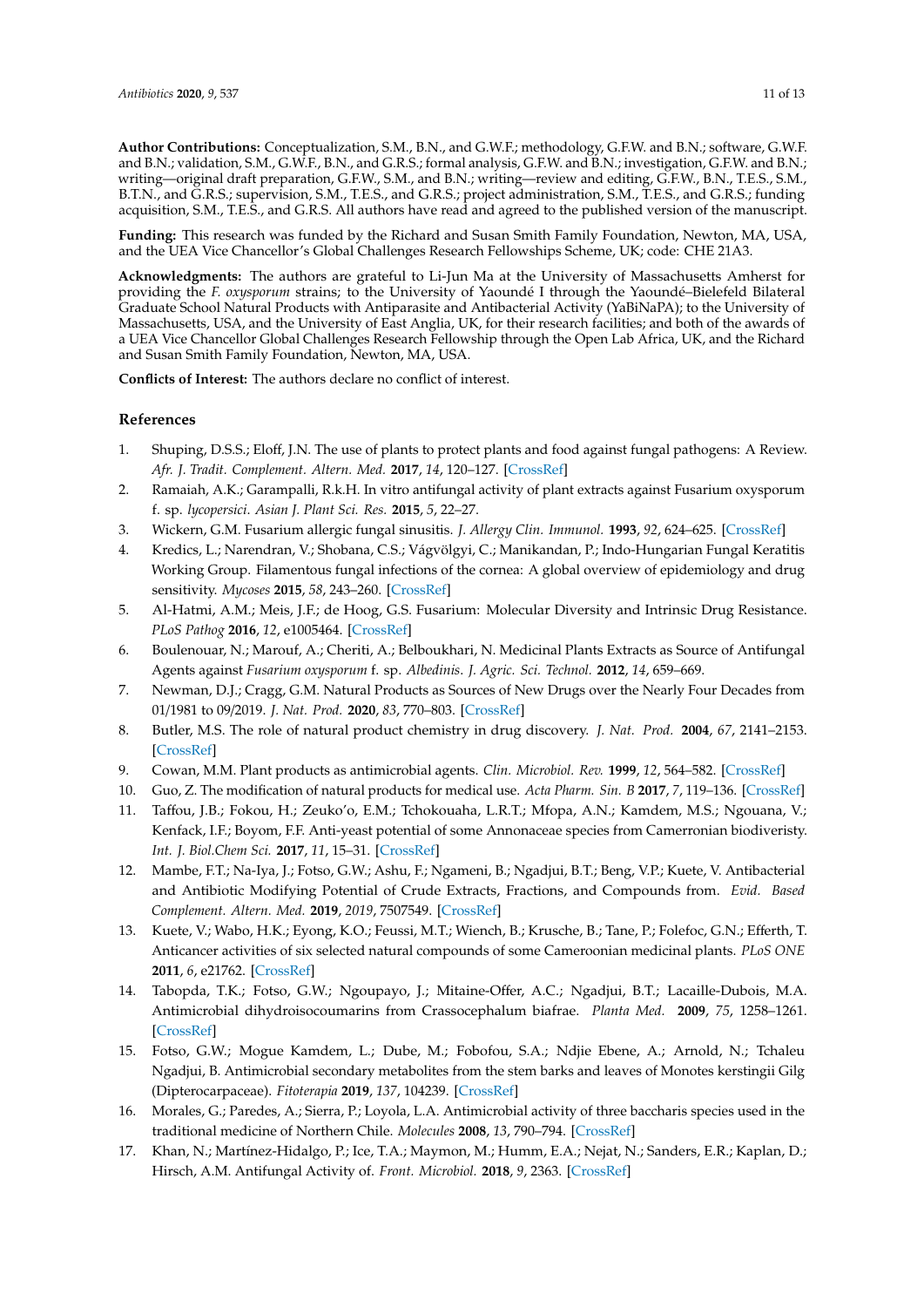- <span id="page-11-0"></span>18. Nefzi, A.; Jabnoun-Khiareddine, H.; Abdallah, R.A.B.; Ammar, N.; Medimagh-Saidana, S.; Haouala, R.; Daami-Remadi, M. Suppressing Fusarium Crown and Root Rot infections and enhancing the growth of tomato plants by *Lycium arabicum* Schweinf. Ex Boiss. extracts. *S. Afr. J. Bot.* **2017**, *113*, 288–299. [\[CrossRef\]](http://dx.doi.org/10.1016/j.sajb.2017.09.002)
- <span id="page-11-1"></span>19. Montagner, C.; de Souza, S.M.; Groposoa, C.; Delle Monache, F.; Smânia, E.F.; Smânia, A. Antifungal activity of coumarins. *Z. Naturforsch. C J. Biosci.* **2008**, *63*, 21–28. [\[CrossRef\]](http://dx.doi.org/10.1515/znc-2008-1-205)
- <span id="page-11-2"></span>20. Wu, H.-S.; Raza, W.; Liu, D.-Y.; Wu, C.-L.; Mao, Z.-S.; Xu, Y.-C.; Shen, Q.-R. Allelopathic impact of applied coumarin on *Fusarium oxysporum* f.sp. *niveum*. *World J. Microbiol. Biotechnol.* **2008**, *24*, 1297–1304. [\[CrossRef\]](http://dx.doi.org/10.1007/s11274-007-9602-5)
- <span id="page-11-3"></span>21. Rongai, D.; Pulcini, P.; Pesce, B.; Milano, F. Antifungal activity of pomegranate peel extract against fusarium wilt of tomato. *Eur. J. Plant Pathol.* **2017**, *147*, 229–238. [\[CrossRef\]](http://dx.doi.org/10.1007/s10658-016-0994-7)
- <span id="page-11-4"></span>22. Mbambo, B.; Odhav, B.; Mohanlall, V. Antifungal activity of stigmasterol, sitosterol and ergosterol from *Bulbine natalensis* Baker (Asphodelaceae). *J. Med. Plants Res.* **2012**, *6*, 5135–5141. [\[CrossRef\]](http://dx.doi.org/10.5897/jmpr12.151)
- <span id="page-11-5"></span>23. Guo, J.; Hu, H.; Zhao, Q.; Wang, T.; Zou, Y.; Yu, S.; Wu, Q.; Guo, Z. Synthesis and antifungal activities of glycosylated derivatives of the cyclic peptide fungicide caspofungin. *ChemMedChem* **2012**, *7*, 1496–1503. [\[CrossRef\]](http://dx.doi.org/10.1002/cmdc.201200214)
- <span id="page-11-6"></span>24. Moore, D. Effects of hexose analogues on fungi: Mechanisms of inhibition and resistance. *New Phytol.* **1981**, *87*, 487–515. [\[CrossRef\]](http://dx.doi.org/10.1111/j.1469-8137.1981.tb03221.x)
- <span id="page-11-7"></span>25. Ahmad, B.; Khan, I.; Bashir, S.; Azam, S.; Ali, N. The antifungal, cytotoxic, antitermite and insecticidal activities of Zizyphus jujube. *Pak. J. Pharm. Sci.* **2011**, *24*, 489–493.
- <span id="page-11-8"></span>26. Sunita, P.; Jha, S.; Pattanayak, S.P.; Mishra, S. Antimicrobial activity of a halophytic plant *Cressa cretica* L. *J. Sci. Res.* **2012**, *4*, 203–212. [\[CrossRef\]](http://dx.doi.org/10.3329/jsr.v4i1.7719)
- <span id="page-11-9"></span>27. Teodoro, G.R.; Ellepola, K.; Seneviratne, C.J.; Koga-Ito, C.Y. Potential Use of Phenolic Acids as Anti-Candida Agents: A Review. *Front. Microbiol.* **2015**, *6*, 1420. [\[CrossRef\]](http://dx.doi.org/10.3389/fmicb.2015.01420)
- <span id="page-11-10"></span>28. Schöneberg, T.; Kibler, K.; Sulyok, M.; Musa, T.; Bucheli, T.D.; Mascher, F.; Bertossa, M.; Voegele, R.T.; Vogelgsang, S. Can plant phenolic compounds reduce Fusarium growth and mycotoxin production in cereals? *Food Addit. Contam. Part A Chem. Anal. Control Expo Risk Assess.* **2018**, *35*, 2455–2470. [\[CrossRef\]](http://dx.doi.org/10.1080/19440049.2018.1538570)
- <span id="page-11-11"></span>29. Heneczkowski, M.; Kopacz, M.; Nowak, D.; Kuźniar, A. Infrared spectrum analysis of some flavonoids. *Acta Pol. Pharm.* **2001**, *58*, 415–420.
- <span id="page-11-12"></span>30. Chavez, D.; Chai, H.-B.; Chagwedera, T.E.; Gao, Q.; Farnsworth, N.R.; Cordell, G.A.; Pezzuto, J.M.; Kinghorn, A.D. Novel stilbenes isolated from the root bark of *Ekebergia benguelensis*. *Tetrahedron Lett.* **2001**, *42*, 3685–3688. [\[CrossRef\]](http://dx.doi.org/10.1016/S0040-4039(01)00560-3)
- <span id="page-11-13"></span>31. Ngameni, B.; Fotso, W.G.; Ngachussi, E.; Poumale, H.; Ngadjui, B.; Shiono, Y.; Murayama, T. Hemisynthesis and spectroscopic characterization of two novel *O*-allylated benzophenones from *Garcinia punctata* Oliv. (Clusiaceae). *Asian J. Chem.* **2014**, *26*, 6943–6949. [\[CrossRef\]](http://dx.doi.org/10.14233/ajchem.2014.17478)
- <span id="page-11-14"></span>32. Hearn, M. Carbon-13 chemical shifts of some propargyl alchohol derivatives. *Tetrahedron* **1975**, *32*, 115–120. [\[CrossRef\]](http://dx.doi.org/10.1016/0040-4020(76)80030-0)
- <span id="page-11-15"></span>33. Uliniuc, A.; Popa, M.; Drockenmuller, E.; Boisson, F.; Leonard, D.; Hamaide, T. Toward tunable amphiphilic copolymers via CuAAC click chemistry of oligocaprolactones onto starch backbone. *Carbohydr. Polym.* **2013**, *96*, 259–269. [\[CrossRef\]](http://dx.doi.org/10.1016/j.carbpol.2013.03.047)
- <span id="page-11-16"></span>34. Ngnintedo, D.; Fotso, G.W.; Kuete, V.; Nana, F.; Sandjo, L.P.; Karaosmanoğlu, O.; Sivas, H.; Keumedjio, F.; Kirsch, G.; Ngadjui, B.T.; et al. Two new pterocarpans and a new pyrone derivative with cytotoxic activities from. *Chem. Cent. J.* **2016**, *10*, 58. [\[CrossRef\]](http://dx.doi.org/10.1186/s13065-016-0204-x)
- <span id="page-11-17"></span>35. Xiao, Y.; Lee, I.S. Microbial transformation of quercetin and its prenylated derivatives. *Nat. Prod. Res.* **2018**, *32*, 902–908. [\[CrossRef\]](http://dx.doi.org/10.1080/14786419.2017.1367780)
- <span id="page-11-18"></span>36. Al-Douh, M.H.; Hamid, S.A.; Osman, H. 1D and 2D NMR Studies of benzyl *O*-vanillin. *Indones. J. Chem.* **2008**, *8*, 411–417. [\[CrossRef\]](http://dx.doi.org/10.22146/ijc.21598)
- <span id="page-11-19"></span>37. Badertscher, M.; Buhlmann, P.; Pretsch, E. *Structure Determination of Organic Compounds*; Springer: Berlin/Heidelberg, Germany, 2009.
- <span id="page-11-20"></span>38. Yang, X.; Yang, J.; Jiang, Y.; Yang, H.; Yun, Z.; Rong, W.; Yang, B. Regiospecific synthesis of prenylated flavonoids by a prenyltransferase cloned from Fusarium oxysporum. *Sci. Rep.* **2016**, *6*, 24819. [\[CrossRef\]](http://dx.doi.org/10.1038/srep24819)
- 39. Alhassan, A.M.; Abdullahi, M.I.; Uba, A.; Umar, A. Prenylation of aromatic secondary metabolites: A new frontier for development of novel drugs. *Trop. J. Pharm. Res.* **2014**, *13*, 307–314. [\[CrossRef\]](http://dx.doi.org/10.4314/tjpr.v13i2.22)
- <span id="page-11-21"></span>40. Botta, B.; Vitali, A.; Menendez, P.; Misiti, D.; Monache, G.D. Prenylated flavonoids: Pharmacology and Biotechnology. *Curr. Med. Chem.* **2005**, *12*, 713–739. [\[CrossRef\]](http://dx.doi.org/10.2174/0929867053202241)